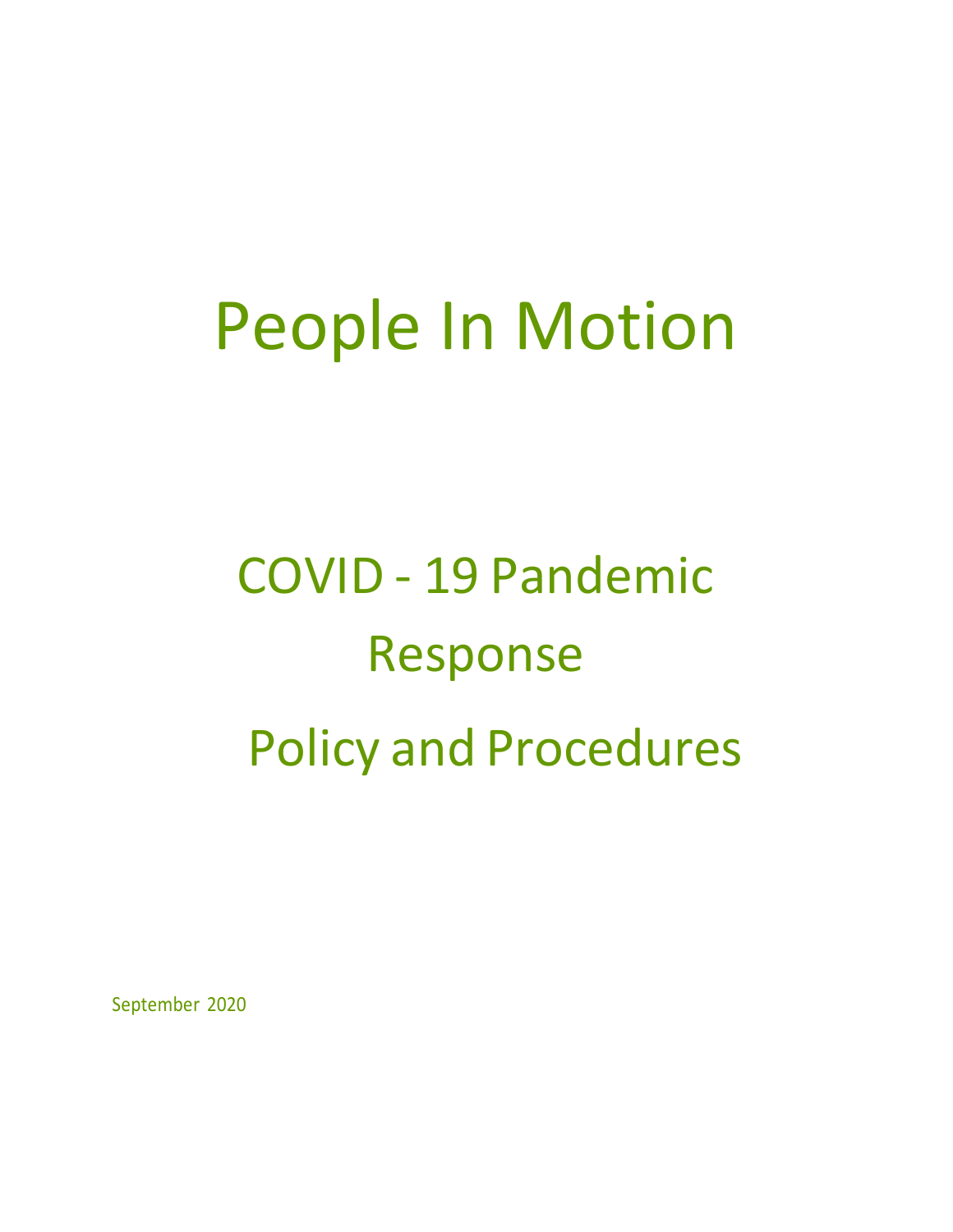| Title         |                |              | Part 1: Monitoring                    |
|---------------|----------------|--------------|---------------------------------------|
| Original date | September 2020 | Section      |                                       |
| Date<br>last  |                | Policy Title | MONITORING COMPLIANCE & POLICY REVIEW |

# MONITORING COMPLIANCE & POLICY REVIEW / CHANGE

The Executive Director and Program Directors will monitor compliance with the COVID – 19 Policies and Procedures as necessary through its annual evaluation and/or as new orders from the Province of British Columbia become available.

| Title         |                |              | Part 2: Purpose                   |
|---------------|----------------|--------------|-----------------------------------|
| Original date | September 2020 | Section      | Section 1                         |
| Date<br>last  |                | Policy Title | <b>COVID-19 Pandemic Response</b> |

# PURPOSE:

To reduce transmission hazards during the COVID-19 Pandemic.

The People In Motion is committed to following the orders and guidelines established by the Provincial and Local Health Officer, Work Safe BC, BC Centre for Disease Control, and relevant public health organizations.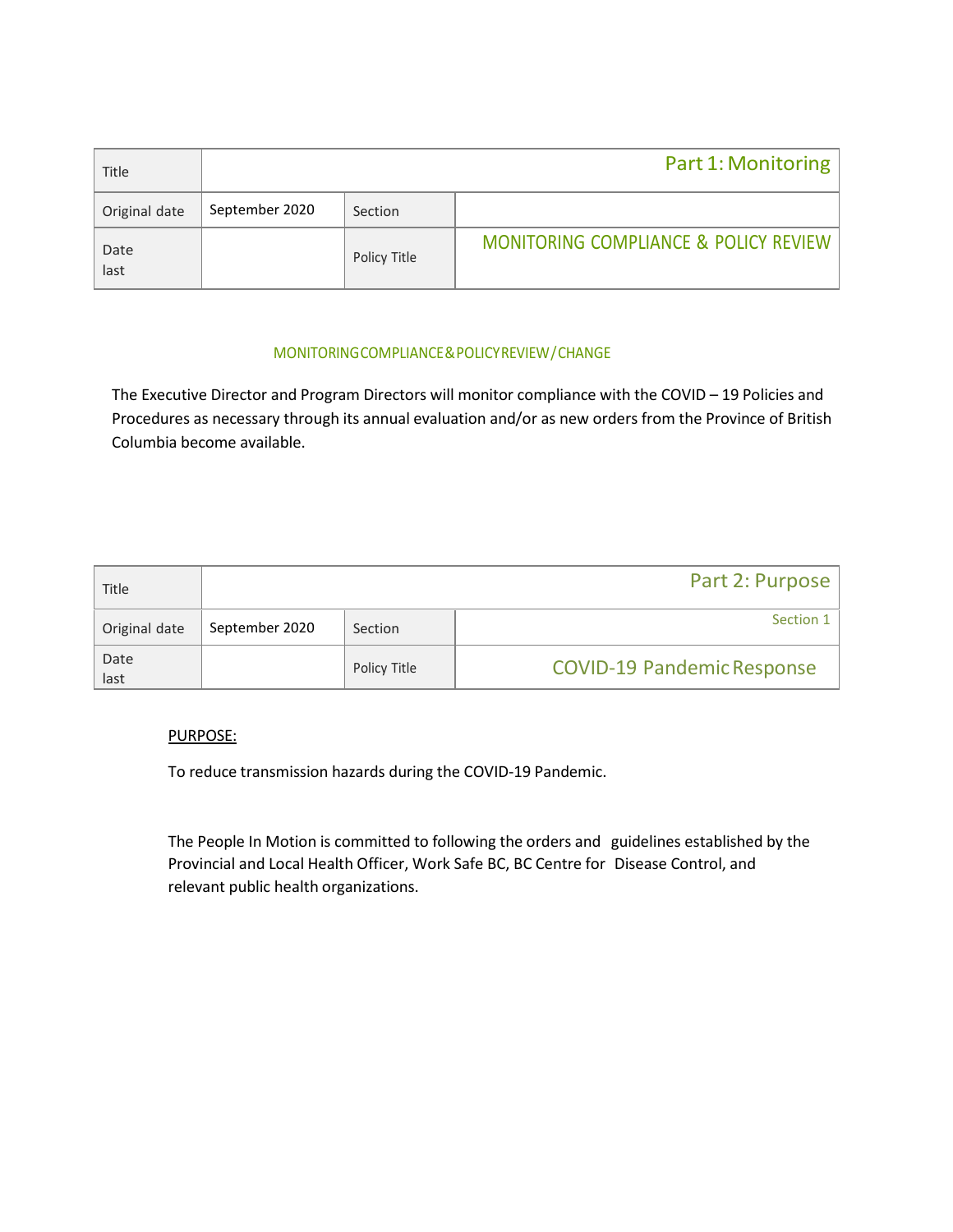#### POLICY STATEMENT:

The Kelowna & District Society for People In Motion supports safe facilities, program delivery, and event attendance. Efforts to establish a new normal during the COVID-19 Pandemic will be framed with the overarching desire to protect the Board of Directors, Volunteers, Contractors, Facilitators and Participants and against transmission of COVID-19. Despite the Societies' best efforts, the risk remains that a COVID-19 outbreak could occur.

When the COVID-19 Pandemic comes to an end by declaration of relevant public health organizations, including the World Health Organization, this policy will cease to be in effect.

# DETAILS:

# 1 General Conditions:

Volunteers, Contractors, Facilitators, and Participants are expected to:

- i. Stay home if they are sick
- ii. Self-isolate for 14 days if they have traveled outside of Canada
- iii. Practice personal hygiene
- iv. Manage their own risk when attending all facilities, outdoor spaces, and services to which People In Motion operates programs
- v. Avoid gathering in groups or overcrowding

# 2 Physical Distancing

- i. All Volunteers, Contractors, and Participants are asked to maintain at least 2m of physical distancing.
- ii. If physical distancing is not possible, Directors, Facilitators, and Volunteers will implement Administrative Controls and Personal Protection Equipment to reduce the risk of transmission.
- iii. Maximum occupancy will be developed and posted in areas utilized by programs to provide adequate space for physical distancing.
- iv. Considerations will be made with regards to ingress and egress to ensure that physical distancing can be maintained while accessing and Society programs or services.
- v. Meetings will be held electronically or virtually when possible.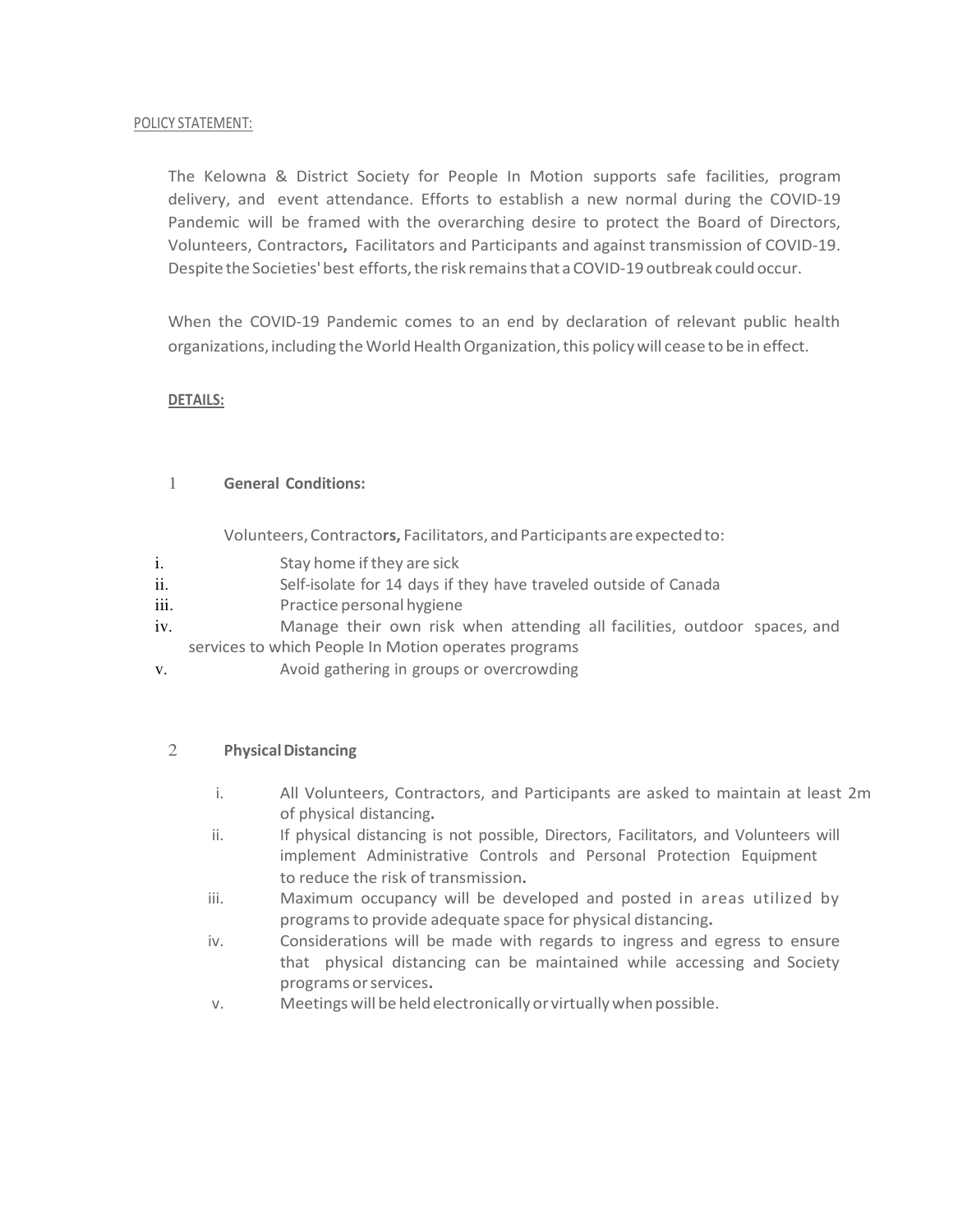# 3 Facility and Program Operation

- i. Facilities and programs that cannot support physical distancing guidelines will be closed to the public.
- ii. Facilities or programs may be closed/canceled if determined by the Work Safe BC, RDCO, Government BC, or designate to not meet the objective of the safety plan. Such decisions will be made by the Executive Director and reported to the Board of Directors, Program Directors, and the Community.
- iii. Program participants will be required to sign a COVID-19 Informed Consent and Assumption of Risk.

# 4 Sanitization

- i. High contact touch surfaces in common areas will be disinfected at least two (2) times daily when the facility is in use.
- ii. Shared equipment or resources will be cleaned and disinfected between use or taken out of circulation.

# 5 Hand Hygiene

i. The Society will provide hand washing or hand sanitization facilities and supplies when there is not a supply at the location where activities will take place.

# 6 Safety Plans

- i. Safety plans will be developed for Volunteers, Contractors, and Participant Health and Safety
- ii. Recreation programs and activities must have a COVID-19 Safety Plan or Return to Sport Policy (Power Soccer, Wheelchair Basketball will adopt the Return to Sport Policy of SportAbility) Adaptive Snow Sports programs will adopt the BCAS Return to Sport Policy
- iii. Facility rentals must have a COVID-19 Safety Plan and must present their safety plan to the Board of Directors of the Society for review upon request.